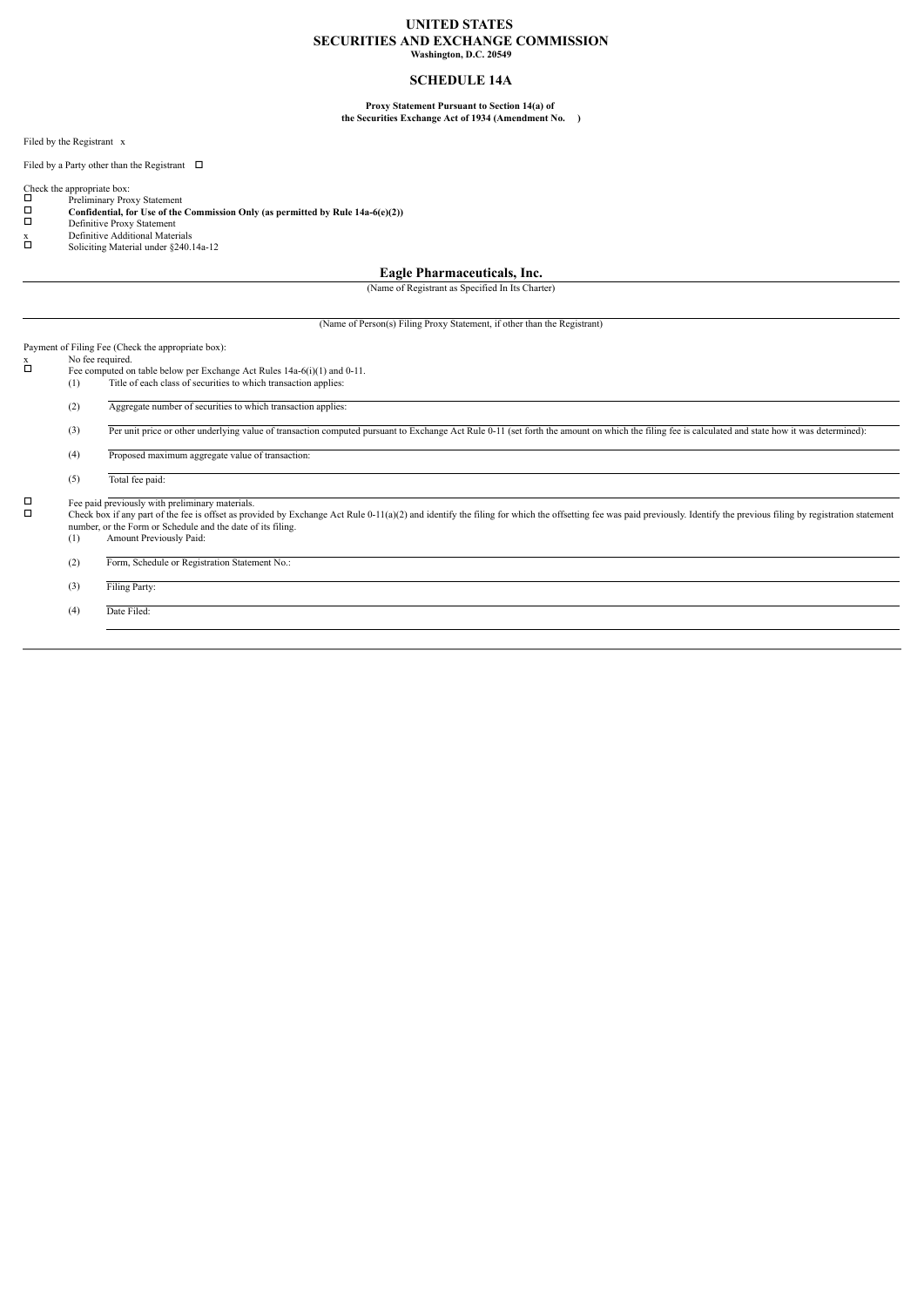## \*\*\* Exercise Your Right to Vote \*\*\* Important Notice Regarding the Availability of Proxy Materials for the Annual Meeting of Stockholders to be Held on June 23, 2020.

## **EAGLE PHARMACEUTICALS, INC.**

### **Meeting Information**

**Meeting Type: Annual Meeting** For holders as of: April 27, 2020 Date: June 23, 2020 Time: 10:00 AM, EDT Location: Cooley LLP 55 Hudson Yards, 44th Floor New York, NY 10001-1304

You are receiving this communication because you hold shares in the company named above.

This is not a ballot. You cannot use this notice to vote these shares. This communication presents only an overview of the more complete proxy materials that are available to you on the Internet. You may view the proxy materials online at www.proxyvote.com or easily request a paper copy (see reverse side).

We encourage you to access and review all of the important information contained in the proxy materials before voting.

See the reverse side of this notice to obtain proxy materials and voting instructions.

**EAGLE PHARMACEUTICALS, INC.** 50 TICE BOULEVARD, SUITE 315 WOODCLIFF LAKE, NJ 07677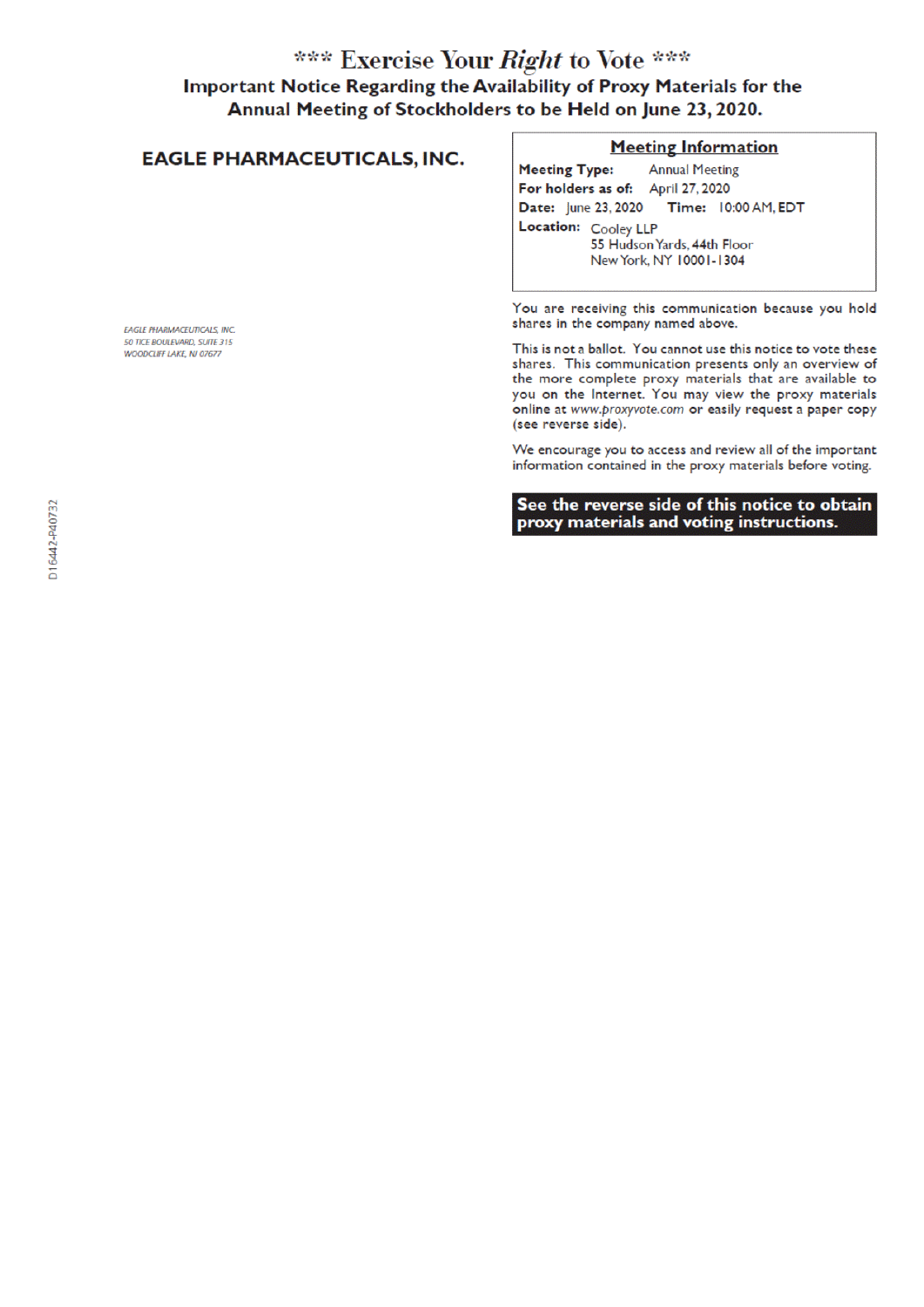**Before You Vote** 

How to Access the Proxy Materials

### Proxy Materials Available to VIEW or RECEIVE:

#### NOTICE AND PROXY STATEMENT **ANNUAL REPORT**

#### **How to View Online:**

Have the information that is printed in the box marked by the arrow  $\rightarrow$  XXXX XXXX XXXX XXXX (located on the following page) and visit: www.proxyvote.com.

#### How to Request and Receive a PAPER or E-MAIL Copy:

If you want to receive a paper or e-mail copy of these documents, you must request one. There is NO charge for requesting a copy. Please choose one of the following methods to make your request:

> I) BY INTERNET: www.proxyvote.com

- 2) BY TELEPHONE: 1-800-579-1639
- $3)$  BY E-MAIL\*: sendmaterial@proxyvote.com

\* If requesting materials by e-mail, please send a blank e-mail with the information that is printed in the box marked by the arrow  $\rightarrow$  XXXX XXXX XXXX XXXX (located on the following page) in the subject line.

Requests, instructions and other inquiries sent to this e-mail address will NOT be forwarded to your investment advisor. Please make the request as instructed above on or before June 9, 2020 to facilitate timely delivery.

## — How To Vote

Please Choose One of the Following Voting Methods

Vote In Person: Many stockholder meetings have attendance requirements including, but not limited to, the possession of an attendance ticket issued by the entity holding the meeting. Please check the meeting materials for any special requirements for meeting attendance. At the meeting, you will need to request a ballot to vote these shares.

Vote By Internet: To vote now by Internet, go to www.proxyvote.com. Have the information that is printed in the box marked by the arrow  $\rightarrow$  XXXX XXXX XXXX XXXX (located on the following page) available and follow the instructions.

Vote By Mail: You can vote by mail by requesting a paper copy of the materials, which will include a proxy card.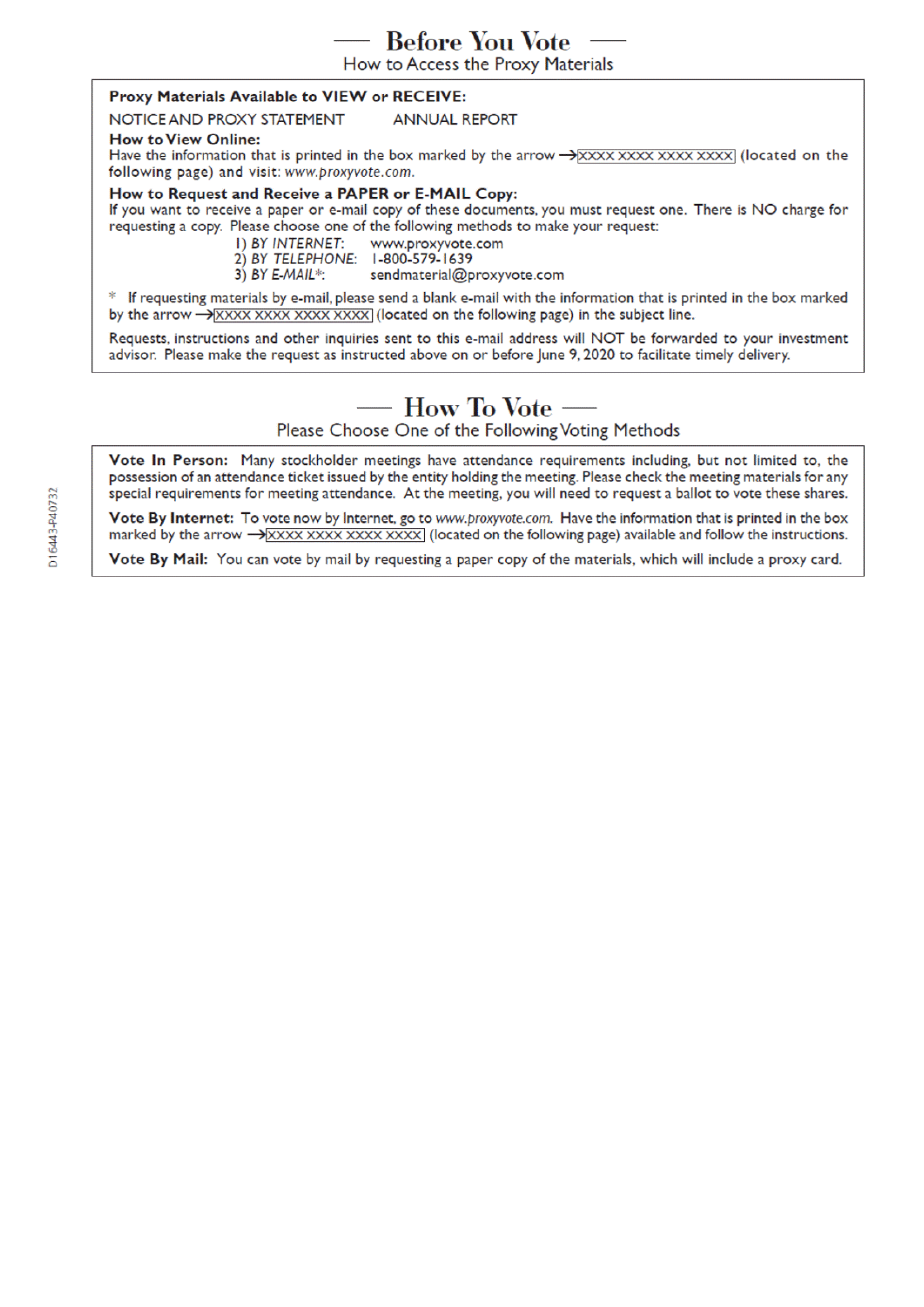# The Board of Directors recommends you vote FOR<br>each of the director nominees listed in Proposal 1:

To elect two nominees for director named herein<br>to hold office until the 2023 Annual Meeting of<br>Stockholders and until his successor has been<br>duly elected and qualified, or, if sooner, until the<br>director's death, resignati  $\overline{1}$ .

#### Nominees:

- 01) Steven Ratoff
- 02) Robert Glenning

#### The Board of Directors recommends you vote FOR Proposals 2 and 3.

- To ratify the selection by the audit committee of the Board of Directors of BDO USA, LLP as the Company's independent registered public accounting firm for the fiscal year ending December 31, 2020; and  $\overline{2}$
- To approve, on an advisory basis, the compensation of the Company's named executive officers. 3.

NOTE: Such other business as may properly come before the meeting or any adjournment or postponement thereof.